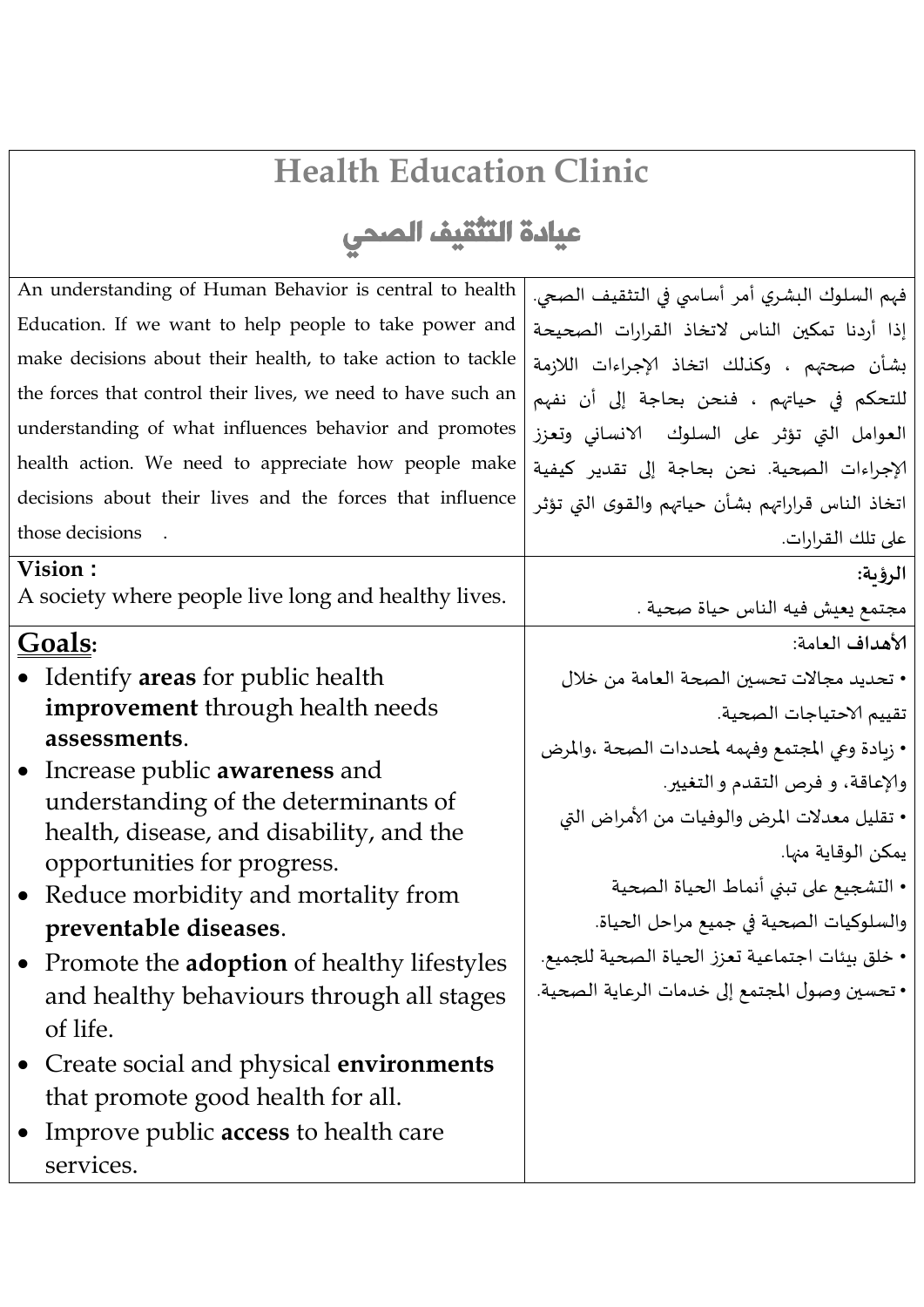| <u> Objectives:</u>                                                               | الأهداف المحددة:                                   |
|-----------------------------------------------------------------------------------|----------------------------------------------------|
| • Develop health needs assessment.                                                | • تطوير تقييم الاحتياجات الصحية.                   |
| • Develop health awareness campaigns                                              | • تطوير حملات التوعية الصحية على أساس              |
| based on the identified health needs of                                           | الاحتياجات الصحية المحددة للفئة المستهدفة.         |
| the public.                                                                       | • توفير جلسات تثقيفية فردية للأشخاص المصابين       |
| • Provide one to one education sessions                                           |                                                    |
| to people with highly prevalent chronic                                           | بالأمراض المزمنة المنتشرة بشكل كبير.               |
| diseases.                                                                         | • تنفيذ التغييرات اللازمة لتحسين البيئة الاجتماعية |
| • Implement changes necessary to                                                  | والمادية لدعم السلوكيات الصحية .                   |
| improve social and physical                                                       |                                                    |
| environment.                                                                      |                                                    |
|                                                                                   |                                                    |
| Services provided by clinic:                                                      | الخدمات المقدمة من قبل العيادة :                   |
| 1- Clinic Specialties:                                                            | ١- تخصصات العيادة :                                |
| (Health education sessions for individuals and groups)                            | (جلسات تثقيف صعي للأفراد و المجموعات)              |
| <b>Asthma Education Clinic:</b>                                                   | <u>عيادة الريو:</u>                                |
| What asthma is                                                                    | ● التعريف بالربو                                   |
| Early warning signs of an asthma episode<br>Asthma triggers and how to avoid them | ● العوامل المؤدية إلى نوبة الربو                   |
| Understanding asthma medications                                                  | ●   الأعراض التي تدل على حدوث نوبة الربو           |
|                                                                                   |                                                    |
|                                                                                   | العلاج                                             |
| <b>Diabetes Education Clinic:</b>                                                 |                                                    |
| (For Adult)                                                                       | <u>عيادة السكرى: (للبالغين)</u>                    |
| • Definition of Diabetes and Prediabetes                                          | ● مرحلة ما قبل السكري                              |
| • Hypoglycemia and Hyperglycemic                                                  | • التعريف بالمرض                                   |
| • Self-Management Education and Support                                           | ● ارتفاع وانخفاض السكري.                           |
| • Diabetes complications                                                          | ● طرق العلاج والتعايش مع المرض.                    |
| • Nutrition Therapy                                                               | فحص مستوى السكر وطريقة استخدام الجهاز .            |
| • Physical Activity                                                               |                                                    |
|                                                                                   | ● مضاعفات السكري.                                  |
|                                                                                   | ● الغذاء الصعي لمرضى السكري .                      |
|                                                                                   | ● الرباضة والنشاط البدني.                          |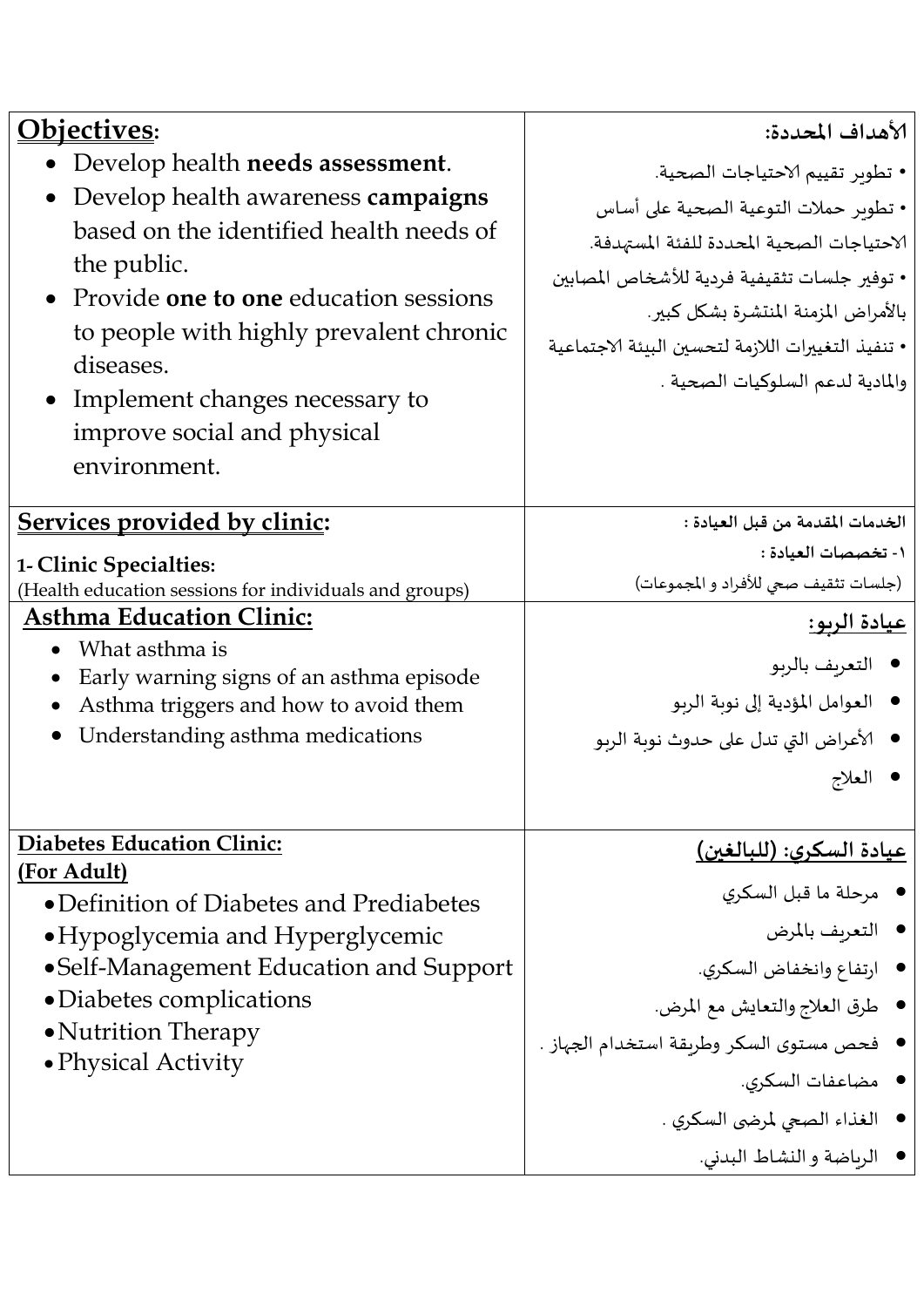| <b>Behavior Modification Clinic:</b><br>Assistance in changing, improving and<br>maintaining health related behaviors.<br>• Self confidence<br>Stress management<br>Self-management<br>Living with chronic illness | <u>عيادة التعديل السلوكي:</u><br>المساعدة في تبني عادات و سلوكيات  صحية<br>جديدة (نظام تغذية صحي، ممارسة<br>الرباضة، تعديل النوم) وطرق الاستمرار و<br>المحافظة عليها باستخدام احدث طرق تغيير<br>السلوك المعتمدة على البراهين .<br>● الثقة بالنفس<br>● إدارة الضغوط<br>● إدارة الذات<br>التعايش مع الأمراض المزمنة                 |
|--------------------------------------------------------------------------------------------------------------------------------------------------------------------------------------------------------------------|-----------------------------------------------------------------------------------------------------------------------------------------------------------------------------------------------------------------------------------------------------------------------------------------------------------------------------------|
| <b>Family Planning Clinic:</b><br>• Planning for Pregnancy<br>• Methods of Contraception<br>$\bullet$ Menopause                                                                                                    | <u>عيادة تنظيم الأسرة:</u><br>تعليمات قبل الحمل<br>● طرق استخدام موانع الحمل<br>فترة ما بعد انقطاع الدورة الشهربة (سن<br>الأمل)                                                                                                                                                                                                   |
| <b>Ante and Post Natal Health Education</b><br>Clinic:<br>• During pregnancy<br>• After delivery<br>• First time mums                                                                                              | عيادة الحمل والولادة:<br>●   تعليمات <u>أثناء الحمل</u> (تطور الجنين،<br>التخفيف من اعراض الحمل المزعجة، زبادة<br>الوزن الصحية و التغذية، علامات الخطر،<br>الاستعداد للولادة و التجهيز لقدوم الطفل،<br>الفحوصات الضروربة)<br>● بعد الولادة (العناية بالطفل و بالأم خلال<br>الاسابيع الأولى ، الرضاعة الطبيعية)<br>● الأمهات الجدد |